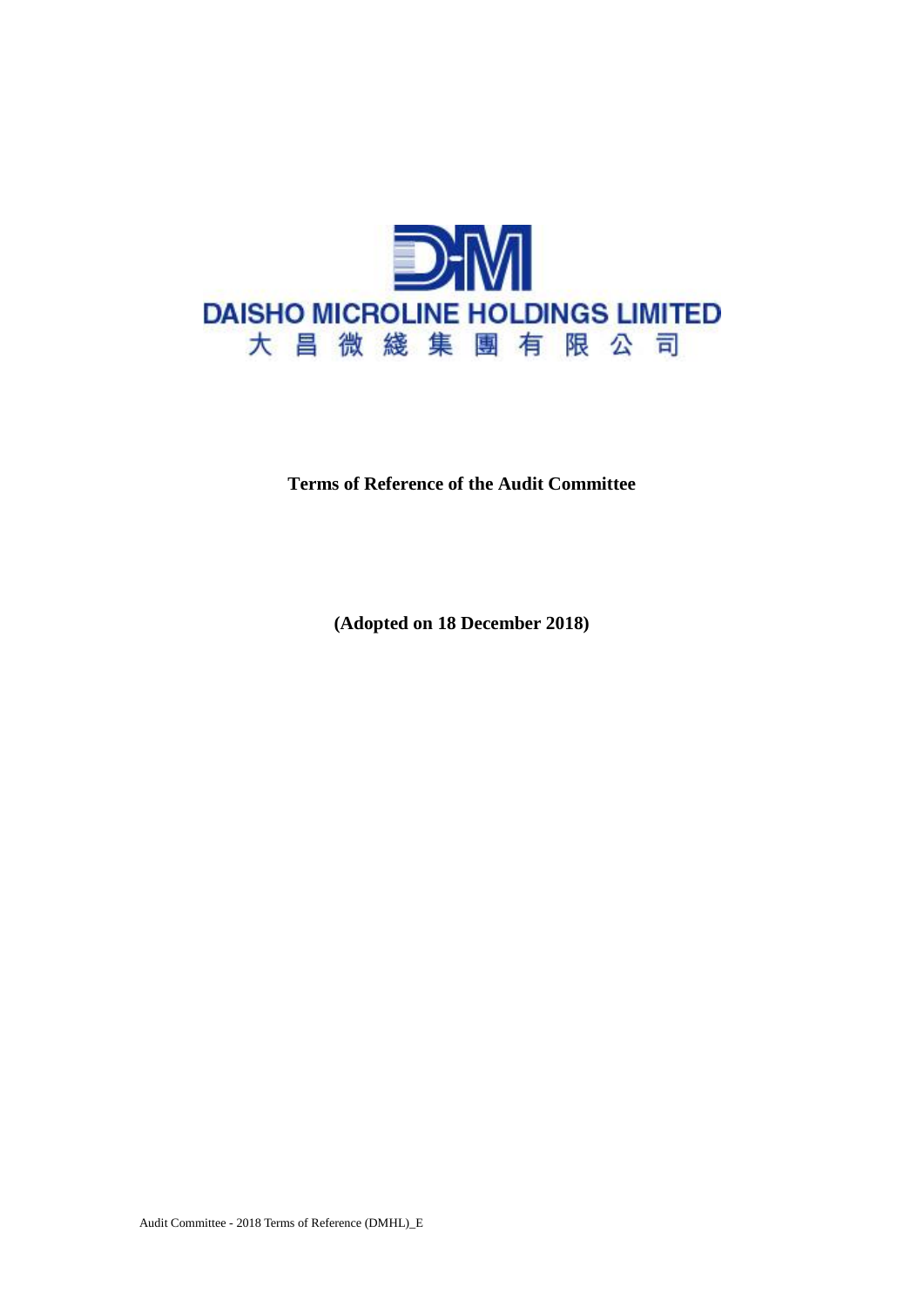## **Daisho Microline Holdings Limited**

# **Terms of Reference of the Audit Committee (Adopted on 18 December 2018 )**

**------------------------------------------------------------------------------------------------------**

#### **1. Constitution**

1.1 The Board of Directors (the "Board") of Daisho Microline Holdings Limited (formerly known as Suwa International Holdings Limited) (the "Company") had resolved on 1 April 1999 to establish a committee known as the Audit Committee (the "Committee") in order to provide the Board with an independent review of the effectiveness of the financial reporting process and internal control system of the Company and its subsidiaries (collectively, the "Group"). The terms of reference of the Committee have been updated and amended on 18 December 2018 with reference to the relevant code provisions in Appendix 14 - "Corporate Governance Code and Corporate Governance Report" of the Rules Governing the Listing of Securities on the Stock Exchange of Hong Kong Limited.

## **2. Membership**

- 2.1 The Committee members shall be appointed by the Board from amongst the non-executive directors of the Company and shall consist of not less than three members. The majority of the Committee members must be independent non-executive directors.
- 2.2 The Chairman of the Committee shall be an independent non-executive director of the Company as appointed by the Board.
- 2.3 The terms of office of the Committee members shall be determined by the Board.
- 2.4 The quorum of the Committee shall be any two Committee members.
- 2.5 The Company Secretary of the Company, or any person duly appointed by the Committee, shall act as the secretary of the Committee.
- 2.6 A former partner of the Company's existing auditing firm should be prohibited from acting as a member of the Committee for a period of 2 years from the date of his ceasing:
	- (a) to be a partner of the firm; or
	- (b) to have any financial interest in the firm,

whichever is later.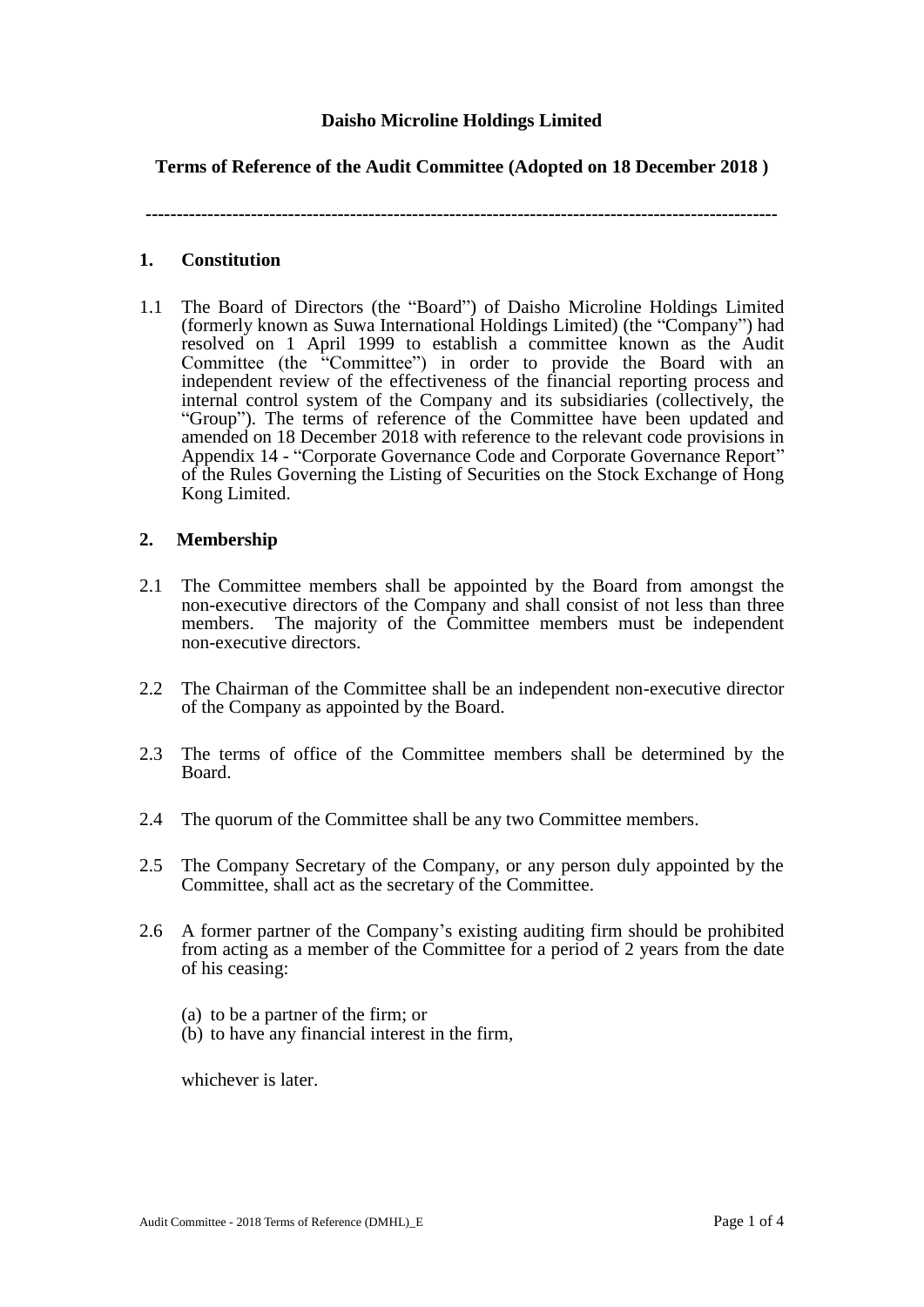# **3. Attendance at Meetings**

3.1 The Financial Controller and other relevant financial management person(s) of the Company shall normally attend meetings of the Committee. Other Board members and representative(s) of the external auditors shall also have the right of attendance. However, at least once a year the Committee shall meet with the external auditors without executive Board members' present.

# **4**. **Frequency of Meetings**

4.1 The Committee shall meet at least two times a year. Any Committee member or the secretary of the Committee may convene Committee meeting if necessary.

## **5. Minutes**

5.1 Full minutes of the Committee meeting should be kept by the secretary of the Committee. Draft and final version of minutes of the Committee meeting should be sent to all members of the Committee for their comment and records within a reasonable time after the meeting.

## **6. Authority**

- 6.1 The Committee is authorized by the Board to investigate any activity within its terms of reference. It is authorized to seek any information it requires from any employee and all employees are directed to co-operate with any request made by the Committee.
- 6.2 The Committee is authorized by the Board to obtain outside legal or other independent professional advice and to secure the attendance of outsiders with relevant experience and expertise if considered necessary.

## **7. Terms of Reference**

The specific duties of the Committee shall be:

#### *Relationship with the Company's auditors*

- 7.1 to be primarily responsible for making recommendations to the Board on the appointment, reappointment and removal of the external auditor, and to approve the remuneration and terms of engagement of the external auditor, and any questions of its resignation or dismissal;
- 7.2 to review and monitor the external auditor's independence and objectivity and the effectiveness of the audit process in accordance with applicable standards. The Committee should discuss with the auditor the nature and scope of the audit and reporting obligations before the audit commences;
- 7.3 to develop and implement policy on an external auditor to supply non-audit services. For this purpose, "external auditor" includes any entity that is under common control, ownership or management with the audit firm or any entity that a reasonable and informed third party knowing all relevant information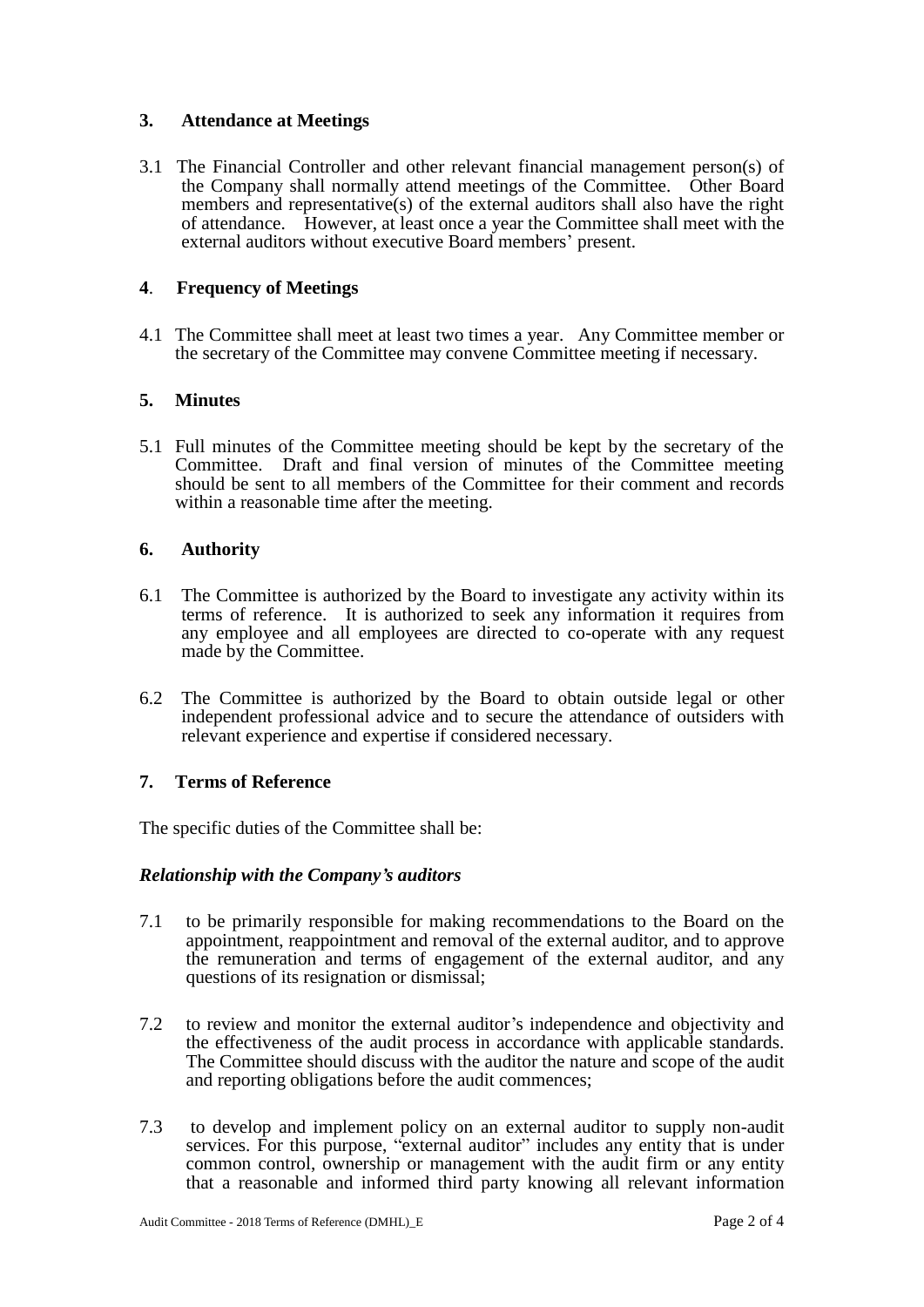would reasonably conclude to be part of the audit firm nationally or internationally. The Committee should report to the Board, identifying and making recommendations on any matters where action or improvement is needed;

7.4 to act as the key representative body for overseeing the Company's relations with the external auditors;

#### *Review of the Company's financial information*

- 7.5 to monitor integrity of the Company's financial statements and annual report and accounts, half-year report and, if prepared for publication, quarterly reports, and to review significant financial reporting judgments contained in them. In reviewing these reports before submission to the Board, the Committee should focus particularly on:-
	- (i) any changes in accounting policies and practices;
	- (ii) major judgmental areas;
	- (iii) significant adjustments resulting from audit;
	- (iv) the going concern assumptions and any qualifications;
	- (v) compliance with accounting standards; and
	- (vi) compliance with the Listing Rules and legal requirements in relation to financial reporting;
- 7.6 Regarding sub-paragraph 7.5 above:-
	- (i) members of the Committee should liaise with the Board and senior management and the Committee must meet, at least twice a year, with the Company's auditors; and
	- (ii) the Committee should consider any significant or unusual items that are, or may need to be, reflected in the report and accounts, it should give due consideration to any matters that have been raised by the Company's staff responsible for the accounting and financial reporting function, compliance officer or auditors;

#### *Review of corporate governance*

- 7.7 to develop and review the Company's policies and practices on corporate governance and make recommendations to the Board;
- 7.8 to review and monitor the training and continuous professional development of directors and senior management;
- 7.9 to review and monitor the Company's policies and practices on compliance